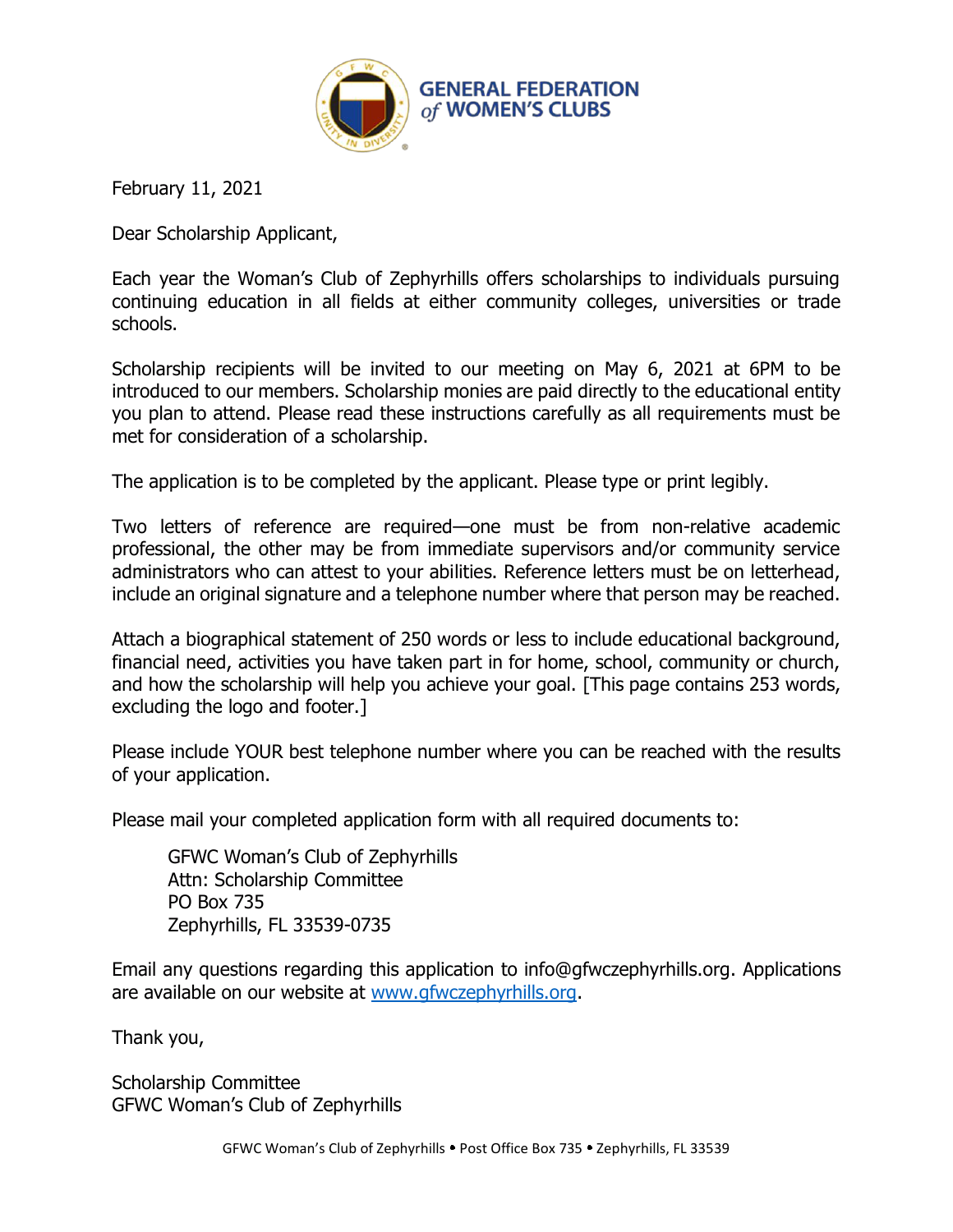

## GFWC Woman's Club of Zephyrhills<br>Scholarship Application for High School Seniors

| Weighted GPA _________________________ |                                                                                                                   |
|----------------------------------------|-------------------------------------------------------------------------------------------------------------------|
|                                        |                                                                                                                   |
| Parents' Name:                         |                                                                                                                   |
| Occupation:                            |                                                                                                                   |
|                                        | Name of College/University you plan to attend: <b>Manual Acceptance of College/University you plan to attend:</b> |
|                                        |                                                                                                                   |
| Intended Major:                        |                                                                                                                   |

List classes taken and semester grades:

| <b>Junior Year</b> | Grades | Senior Year First Semester Grade                           |
|--------------------|--------|------------------------------------------------------------|
|                    |        | <u> 1990 - Johann John Stoff, fransk politik (f. 1918)</u> |
|                    |        |                                                            |
|                    |        |                                                            |
|                    |        |                                                            |
|                    |        |                                                            |